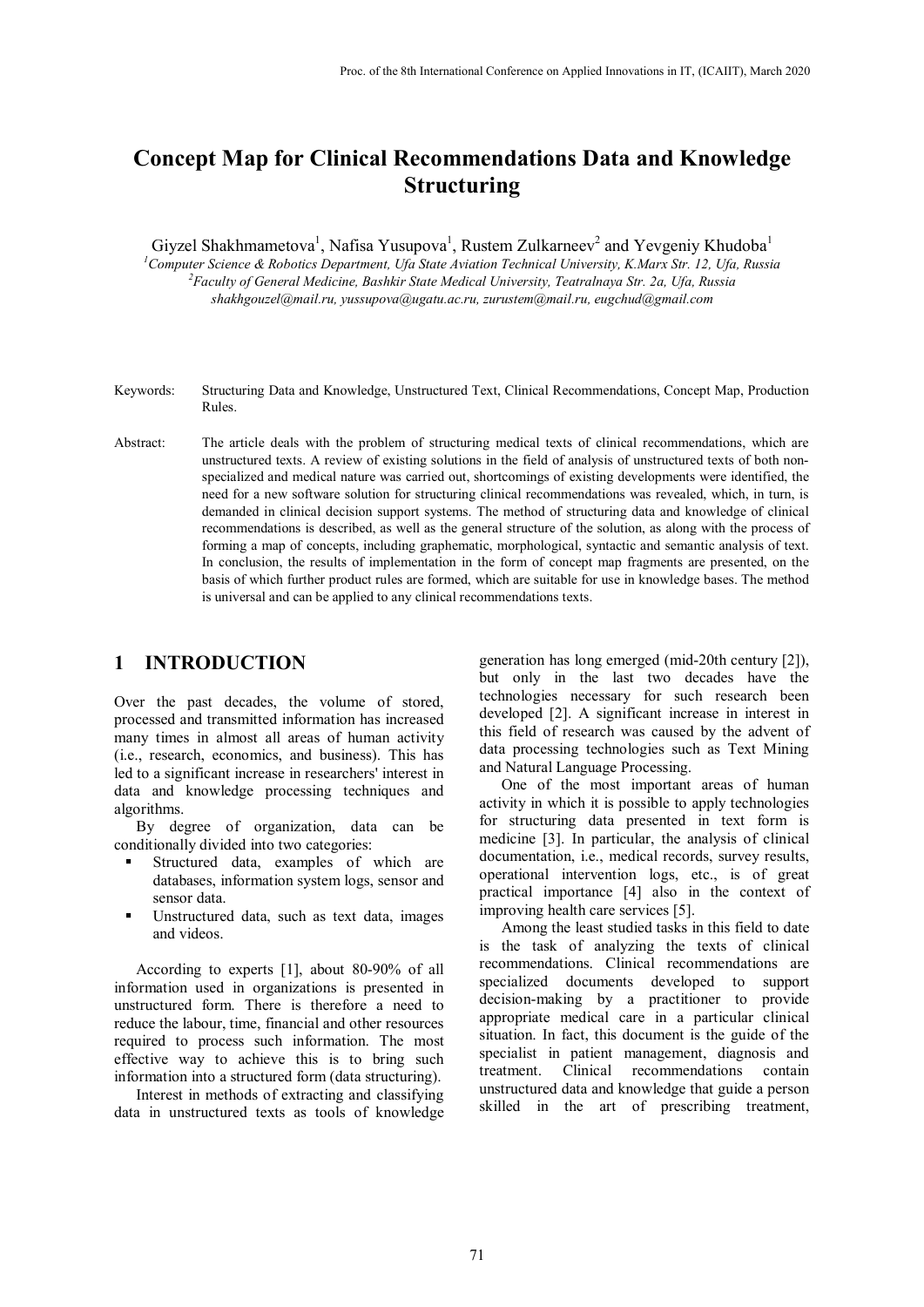examinations, and other decisions that affect the outcome of a's patient's disease [5]. In its original form, these data and knowledge are unsuitable for automated processing, and therefore clinical recommendations in medical practice are analyzed manually. If the data and knowledge of the clinical recommendations are adjusted to a structured form, it is possible to apply them in clinical decision support systems (CDSS) for the diagnosis and selection of the's patient's treatment trajectory [6].

In this article, the clinical recommendations texts structuring method is considered and examples of results obtained from texts of clinical recommendations for bronchopulmonary diseases treatment are shown. The method is universal and can be applied to other clinical recommendations texts.

# **2 RELATED WORKS**

In the field of structuring text data for both research and application purposes, a large number of software solutions has been developed.

#### **2.1 Solutions for Analyzing General Texts**

- SAS Text Miner, an integrated component of the SAS system designed to analyze text data, provides a large set of linguistic and analytical modeling tools designed specifically to discover and extract knowledge from text information collections [7].
- GATE (General Architecture for Text Engineering) is an open source natural language processing system that uses Java component sets [8].
- STATISTICA Text Miner is an optional extension of the STATISTICA Data Miner designed to extract knowledge from unstructured texts [9].
- Natural Language Toolkit (NLTK) is a package of libraries and programs for symbolic and statistical processing of natural language written in Python programming language, containing graphical representations and sample data [10].

#### **2.2 Solutions for Analysis of Medical Texts**

The software solutions discussed above are oriented towards processing of texts of a general nature, such

as news reports, for example. At the same time, it should be noted that the style of clinical texts is very different from the style of texts from other subject areas, so that their analysis requires considerable improvement of existing methods and tools for the analysis of natural language texts. Therefore, the analysis of clinical texts was identified as a separate area of research.

Research in this area has led to the development of a number of applications and platforms specializing in integrated computer language analysis of medical texts, some of which are already being used in clinics to improve the quality of medical services. Let us take a closer look at some of the most popular ones.

- UMLS (Unified Medical Language System) is a tool for the development of computer systems for the analysis of biomedical information and other types of information in the field of health care. Developed in 1986 at the National Library of Medicine (NLM) [11].
- MedLEE (Medical Language Extraction and Coding System) - a system for extracting, structuring and encoding clinical information contained in various types of medical reports (e.g., X-ray, mammography and echocardiological studies) [12].
- cTAKES (Clinical Text Analysis and Knowledge Extraction System) is an open source natural language processing system that extracts clinical information from unstructured texts [13].

All of the above systems have a significant disadvantage within the framework of our task: none of them have built-in support of the Russian language.

#### **2.3 Solutions for Automatically Building Ontologies from Text Documents**

A possible means of solving the problem for presenting data and knowledge of clinical recommendations is ontology, a description of the subject area presented in the form of a conceptual diagram. We looked at the most famous means of automatically generating ontologies based on text files:

 Text-To-Onto is a software solution developed by the University of Karlsruhe researchers that automatically builds ontologies based on natural language texts by identifying key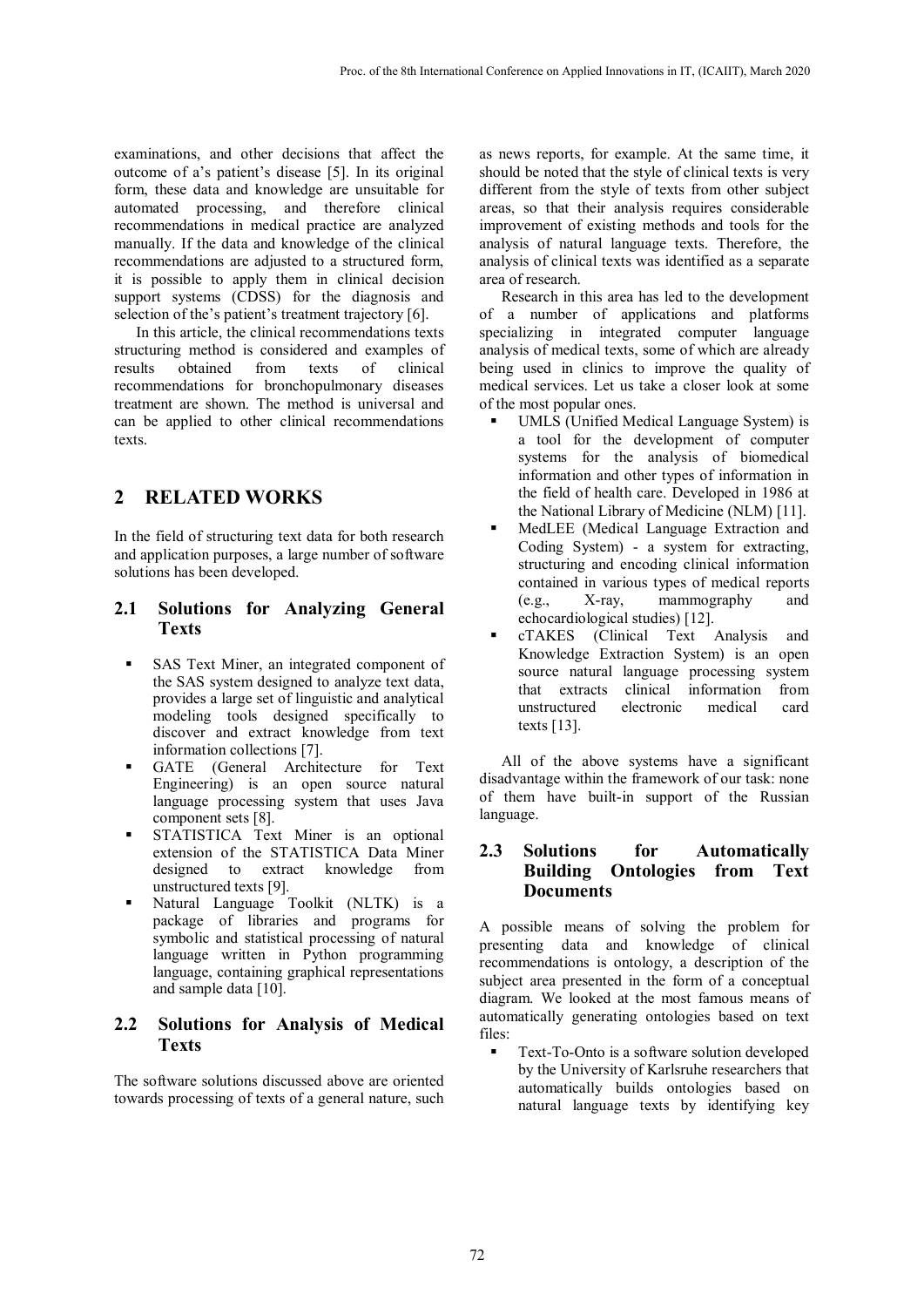concepts in them and discovering links between them [14].

 DOG4DAG (Dresden Oncology Generator for Directed Acoustic Graphs) is a tool for automatic generation of ontologies based on natural language texts. It is presented in the form of a plugin for Protégé 4.1 and OBOEdit 2.1. This plugin allows you to use PubMed articles, web pages, or PDF documents as input. The generation of ontology in DOG4DAG is carried out by building a hierarchical model of classes connected by relationships of the form "is subclass of" [15].

As a result of the analysis on means of automatic ontologies generation (such as, for example, ASIA, Syndikate, WebKB, etc.), it was found that support for the vast majority of them is currently discontinued, many of them are unavailable, as well as none of them support Russian text processing. In this regard, in order to solve the problem of structuring data and knowledge of clinical recommendations, it is necessary to develop an algorithm for extracting data and knowledge from Russian-language texts of medical topics.

### **3 PROBLEM DEFINITION**

An analysis of the current state of research showed a lack of ready-made solutions in this area. Therefore, it is necessary to develop a method and algorithm for structuring data and knowledge of Russian-language texts of clinical recommendations and bringing them into a form suitable for further processing in clinical decision-making support systems, as well as their software implementation.

The software solution being developed shall have the following characteristics:

- The software decision should accept texts of clinical recommendations in Russian.
- Text processing should result in a set of rules suitable for use in clinical decision support systems (Figure1).



Figure 1: Task setting.

# **4 CLINICAL RECOMMENDATIONS DATA AND KNOWLEDGE STRUCTURING METHOD DEVELOPMENT**

#### **4.1. General Structure of a Method**

In order to structure the texts on clinical recommendations, the authors proposed and developed the "concept map" object and identified the following main stages of text processing:

- Definition of keywords (performed automatically by means of specialized algorithms or manually, 2 modes).
- Mapping concepts based on keywords.
- Highlight the concepts of rules in the map and represent them in a form suitable for use in the HACT.

A diagram illustrating the above steps is shown in Figure 2.

#### **4.2 Concept Map**

The concept map is essentially a form of semantic networks and is an oriented graph whose vertices record the concepts of the subject area, and in the edges, the relations between them. Relations between concepts can be taxonomic (i.e., forming a hierarchy of concepts) and of other kinds.

A key feature of the concepts proposed by the authors of maps is the ability to display rules for links of objects based on conditional constructs. They are displayed in the diagram using dashed lines; the signature of communications for a conditional part of the rule is followed by a prefix "at", and the conclusions of the rule, by the prefix "З". An example of a concept map fragment to be developed is shown in Figure 3.

#### **4.3 Algorithm Structure**

The stage of automatic concept mapping is essential and most time-consuming, because it involves a large number of natural language processing algorithms.

The concept map development algorithm is shown in Figure 4.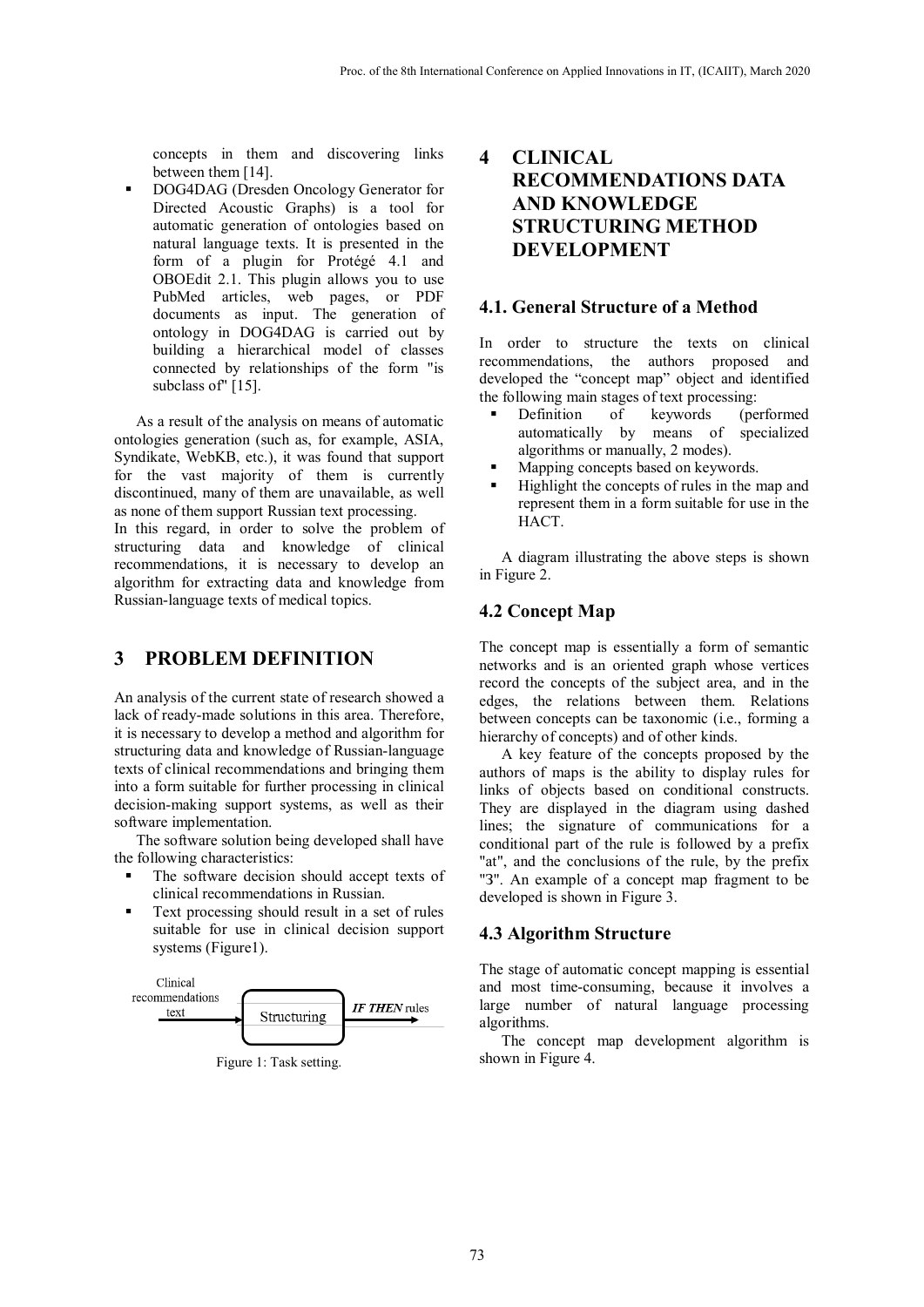

Figure 2: Stages of the process for structuring data and knowledge of clinical recommendations.



Figure 3: Concept map fragment.

In the process of constructing a concept map through this software service, the following main steps can be distinguished:

- Graphical analysis. This stage is preparatory; during this process, the text is preprocessed as required for the next steps. The tasks of this stage are to divide the source text into paragraphs, sentences, words, as well as to highlight specific words and phrases in the text (for example, proper names).
- Morphological analysis. The purpose of this step is to construct a morphological interpretation of the words of the input text. In the process of text processing, word forms are extracted from the text and subsequently normalized (lemmatized), i.e., reduction to the initial morphological form, for example, for nouns it will be a nominative case, singular, for verbs an infinitive, etc.
- Parsing. This step determines the link structure of word forms in sentences. The result of the analysis is usually presented as a so-called syntax tree (a graph of a tree structure whose nodes display word forms and whose branches are links). One of the most popular methods of conducting such analysis is the use of link grammar.
- Semantic analysis. This stage consists of highlighting semantic relations and forming semantic representation of texts. Typically, during processing, key entities (word forms or phrases) are highlighted in the text, weighted, and the strength of the links between them is counted. The result of text processing at this stage is also a graph in whose vertices concepts are placed, and in nodes - links between them. Among the methods used in practice are graph methods, varieties of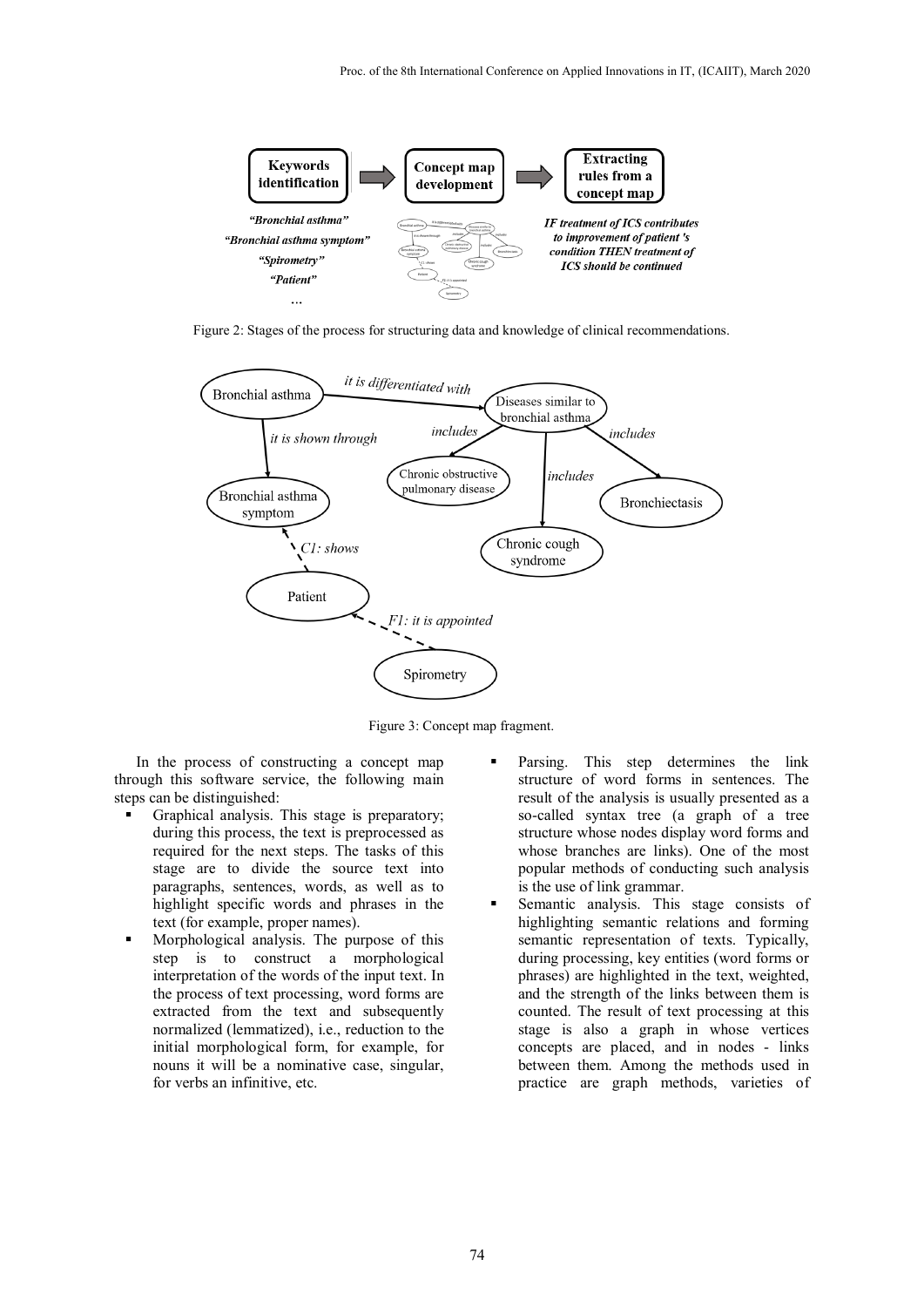Markov random fields method, and methods of context-dependent analysis.

Building a concept map. A final step in which the graph obtained in the previous step is used to map concepts suitable for further processing.



Figure 4: Concept map development algorithm.

# **5 REALIZATION RESULTS**

The result of processing clinical recommendation text using software developed based on the methods and algorithms discussed above is a concept map, which is a mapping of key concepts found in clinical recommendation texts and the relationships between them.

Examples of the resulting concept map for clinical recommendations on the treatment of chronic obstructive pulmonary disease are shown in Figure 5.

This concept map shows the key concepts that appear in the text of clinical recommendations, as well as the relationships between them. It is necessary to separately note the presence of two conditional links represented on the map by dashed lines with prefixes (C for the conditional part of the rule and F for the final part, respectively).

Based on these conditional relationships, two rules can be generated in a format suitable for use in decision support systems:

- IF treatment of ICS (Inhaled Corticosteroids) contributes to improvement of 's patient's condition then treatment of ICS should be continued.
- IF treatment with ICS did not cause a significant change in pulmonary function THEN COPD (chronic obstructive pulmonary disease) is a probable diagnosis.



Figure 5: Fragments of the realization results.